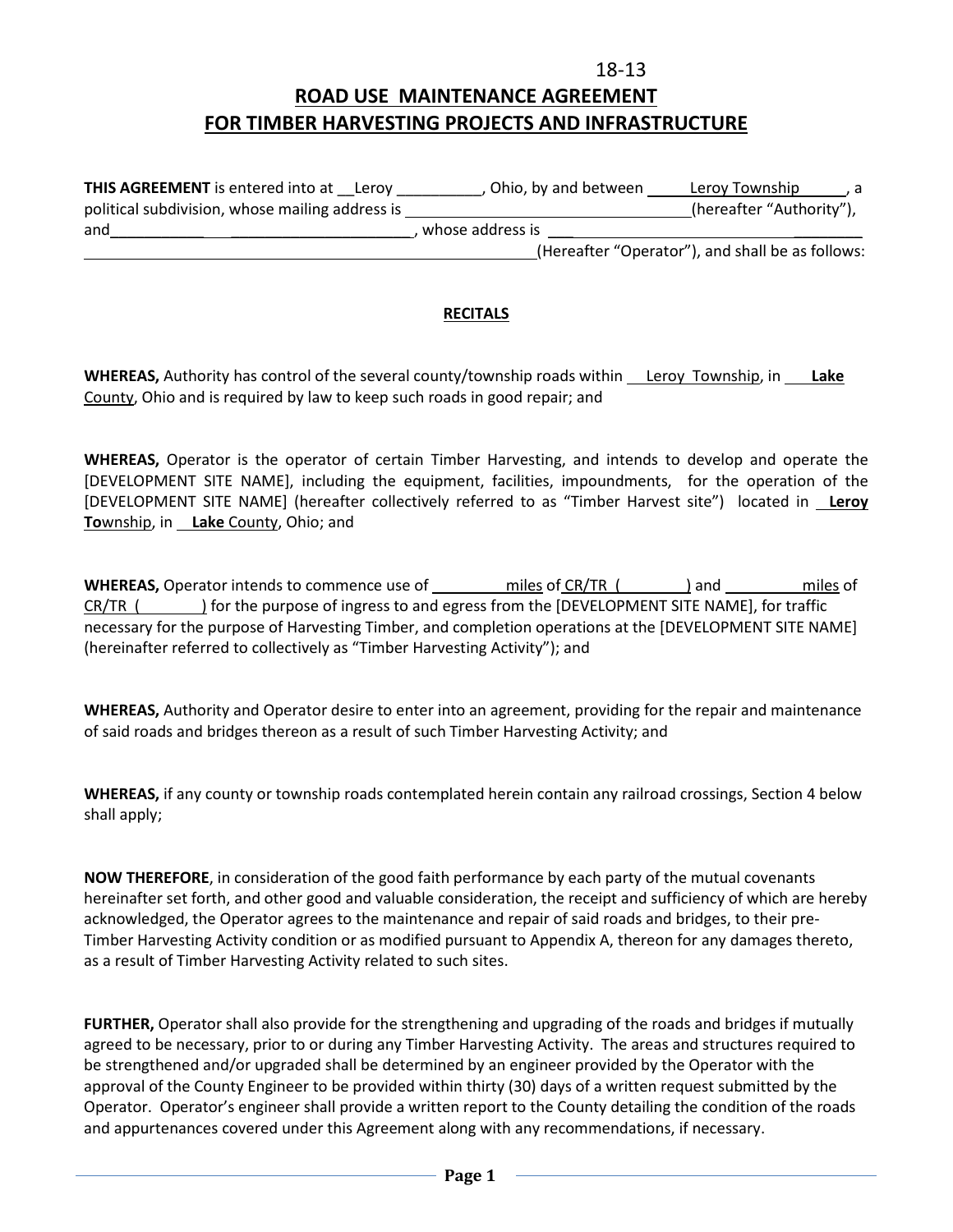## **BOTH PARTIES FURTHER AGREE** to the following additional terms and conditions:

and/or upgrading by the Operator's Engineer in conjunction with the County Engineer, shall be strengthened and/or upgraded to a condition sufficient and adequate to sustain the anticipated Timber Harvesting Activity by Operator, at Operator's sole expense, and with the advice and approval of the County Engineer as detailed in Appendix A. Thereafter, such roads shall be maintained by Operator for damages caused by Operator's Timber Harvesting Activity, at Operator's sole expense, throughout the term of this Agreement, to a level consistent with the condition of such roads at the commencement of its use by the Operator hereunder or as modified pursuant to Appendix A, as determined by the Operator's engineer and the Lake County Engineer. The maintenance of aforementioned roads includes the use of a commercially recognized dust palliative to control the airborne dust created and/or contributed to by the Operator or the Operator's contractors and or agents.

4. The Operator shall give notice to the railroad at least thirty (30) days prior to any known Timber Harvesting Activity utilizing a railroad crossing so that a joint inspection can determine the condition of the crossing. Additionally, the Operator shall coordinate all work needing to be performed at a railroad crossing with the railroad company at least thirty (30) days prior to starting work on a railroad crossing. If the railroad company fails to respond to the Operator's notice of work needing to be performed at a railroad crossing within thirty (30) days of receipt of such notice, then the railroad waives all rights it has under this agreement with respect to the work specified in the notice. Work performed at a railroad crossing may include a separate agreement at the railroad's discretion. The Authority shall not be liable for any incidents arising out of or related to work performed at any railroad crossing pursuant to this Agreement or any separate Agreement between the Operator and the railroad company, or lack of notification by Operator.

5. Either the Operator or the Authority may terminate this Agreement with just cause following at least thirty (30) days written notice to the other of its intent to terminate. As soon as possible after receipt of such notice, the Authority and the Operator shall inspect said roads and bridges and their appurtenances. Following final inspection, the parties shall meet, and all restoration resulting from Operator's Timber Harvesting Activity shall be identified and thereafter completed by the Operator, at Operator's sole expense. Following completion of all restoration work, this Agreement shall be terminated and of no further force or effect.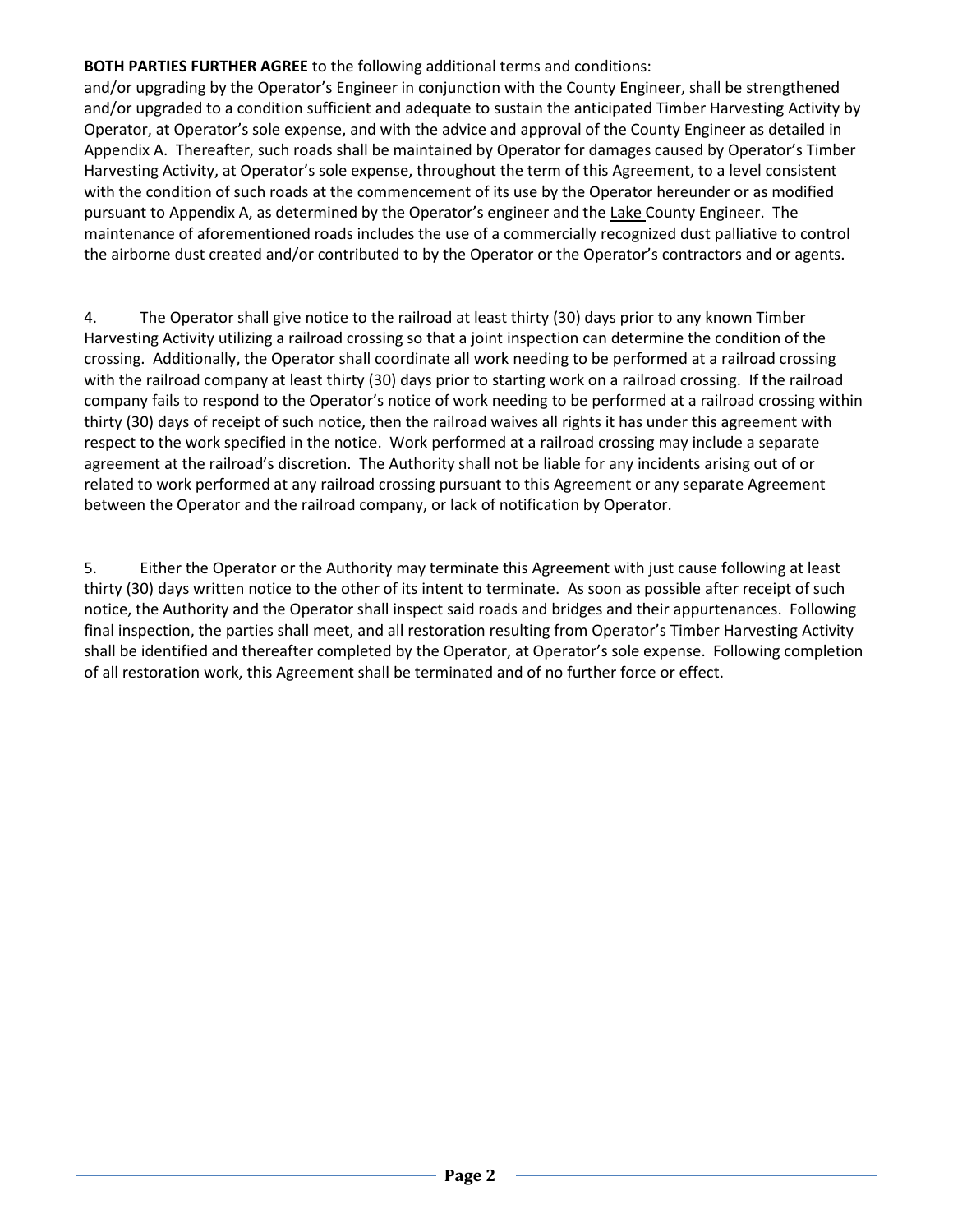6. Unless excepted for the reasons provided below, prior to the Timber Harvesting Activity on the Route, Operator shall post a bond or other surety in a form satisfactory to the Authority to cover the costs of any damage caused by the Timber Harvesting Activity on the Route by Operator. The amount of the bond or surety shall be in an amount no less than \_\_\_\_\_\_\_\_\_\_\_\_ & 00/100 DOLLARS (\$\_\_\_\_\_\_\_\_\_\_\_\_\_\_.00) per mile. However, no such bond or surety shall be required of Operator, if any of the following conditions are satisfied:

- a. A geotechnical analysis of the Route provided by the Operator and mutually accepted by the Authority and Operator exhibits that the Route's condition is sufficient for the expected traffic necessary for the development of the Timber Harvesting site.
- b. The Operator provides a geotechnical analysis of the Route, mutually accepted by the Authority and Operator, and based on that analysis, an Operator and Authority-approved maintenance plan for the Route or an Operator and Authority-approved preventative repair plan of the Route is attached to the Agreement as an addendum.
- c. The Operator has provided a sufficient bond or surety, mutually accepted by the Authority and Operator, in favor of the Authority for road usage by the Operator within the Authority's oversight.

7. All motor vehicles to be utilized by Operator hereunder, whether owned by Operator or others, shall comply with all legal size, load and weight limits in accordance with State Law, and all non-conforming vehicles shall require the proper local permit.

8. Operator shall furnish the Authority with a written Letter of Authority, setting forth all necessary contact information, including a twenty four (24) hour emergency contact number, for the authorized local representative of the Operator, and such information shall be maintained and kept current at all times concerned hereunder.

9. If Authority determines that any additional traffic signage is needed, or desired, as a result of this Agreement and in the interests of safety, then Operator shall provide for such signage at Operator's sole expense. In the event that any other safety concerns should arise during the course of this Agreement, Operator and Authority agree that they will mutually discuss such concerns and reach a resolution satisfactory to all concerned.

10. Operator shall protect, save, indemnify, and hold the Authority, its officials and employees harmless from any liability, claims, damages, penalties, charges, or costs which may arise or be claimed as a result of any violations of any laws or ordinances, or any loss, damage or expense, including injury or death to any person, from any cause or causes from Timber Harvesting Activity whatsoever.

11. Operator assumes all liability for subcontractors and or agents working on Operator's behalf.

12. This Agreement shall be binding upon Operator and Authority, and their respective successors and assigns.

13. In any event that any clause, provision or remedy in this Agreement shall, for any reason, be deemed invalid or unenforceable, the remaining clauses and provisions shall not be affected, impaired or invalidated and shall remain in full force and effect.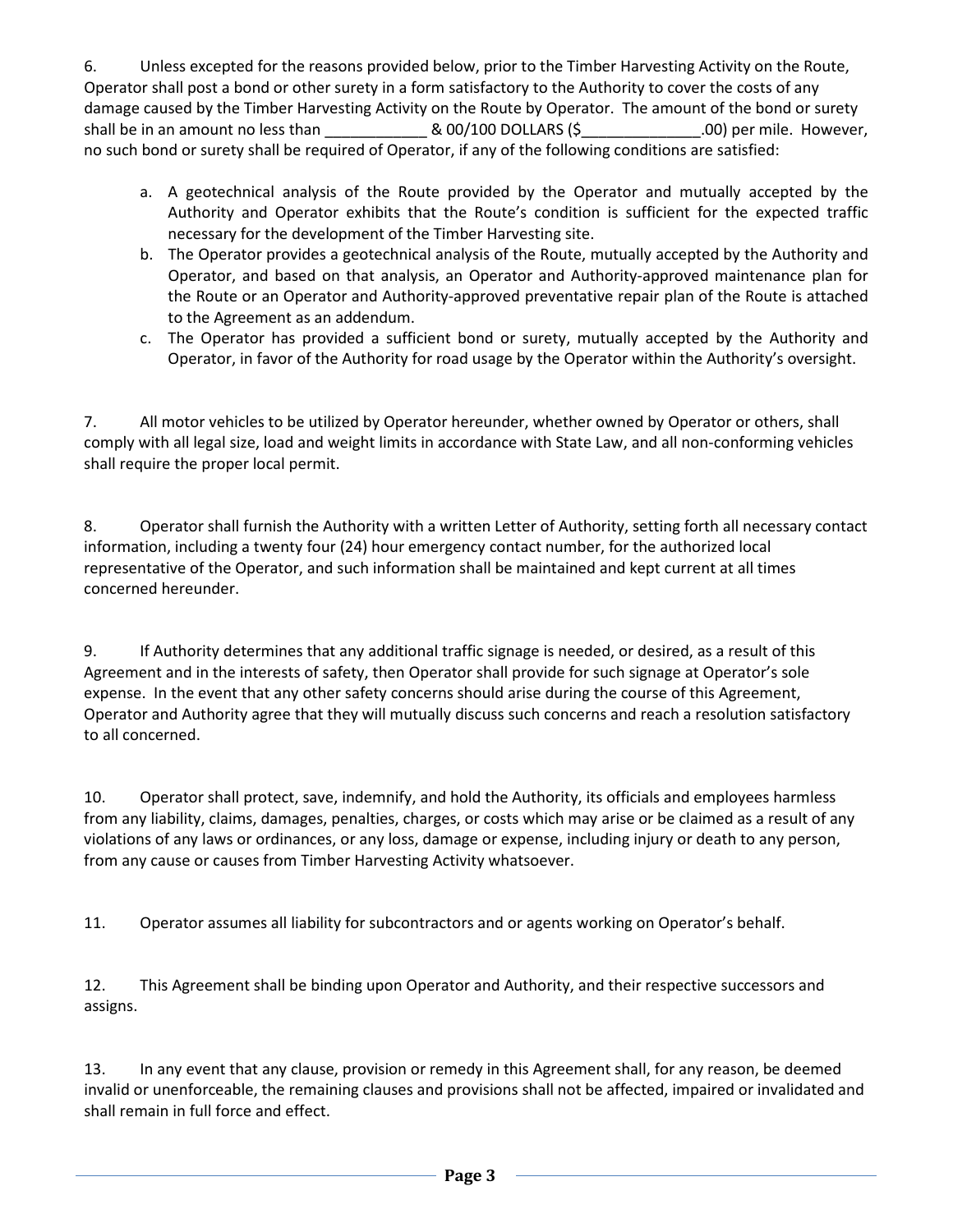| Agreement shall be governed by the laws of the State of Ohio.<br>14. |  |
|----------------------------------------------------------------------|--|
|----------------------------------------------------------------------|--|

| 15.    |                                                     |                 | 201 |
|--------|-----------------------------------------------------|-----------------|-----|
|        | Executed in duplicate on the dates set forth below. |                 |     |
|        | <b>Authority</b>                                    | <b>Operator</b> |     |
| By:    |                                                     | By:             |     |
|        | Commissioner/Trustee                                |                 |     |
| By:    | Commissioner/Trustee                                | Printed name:   |     |
| By:    |                                                     | Company Name:   |     |
|        | Commissioner/Trustee                                |                 |     |
|        |                                                     |                 |     |
| By:    |                                                     | Title:          |     |
|        | <b>County Engineer</b>                              |                 |     |
| Dated: |                                                     | Dated:          |     |
|        |                                                     |                 |     |

Approved as to Form:

County Prosecutor